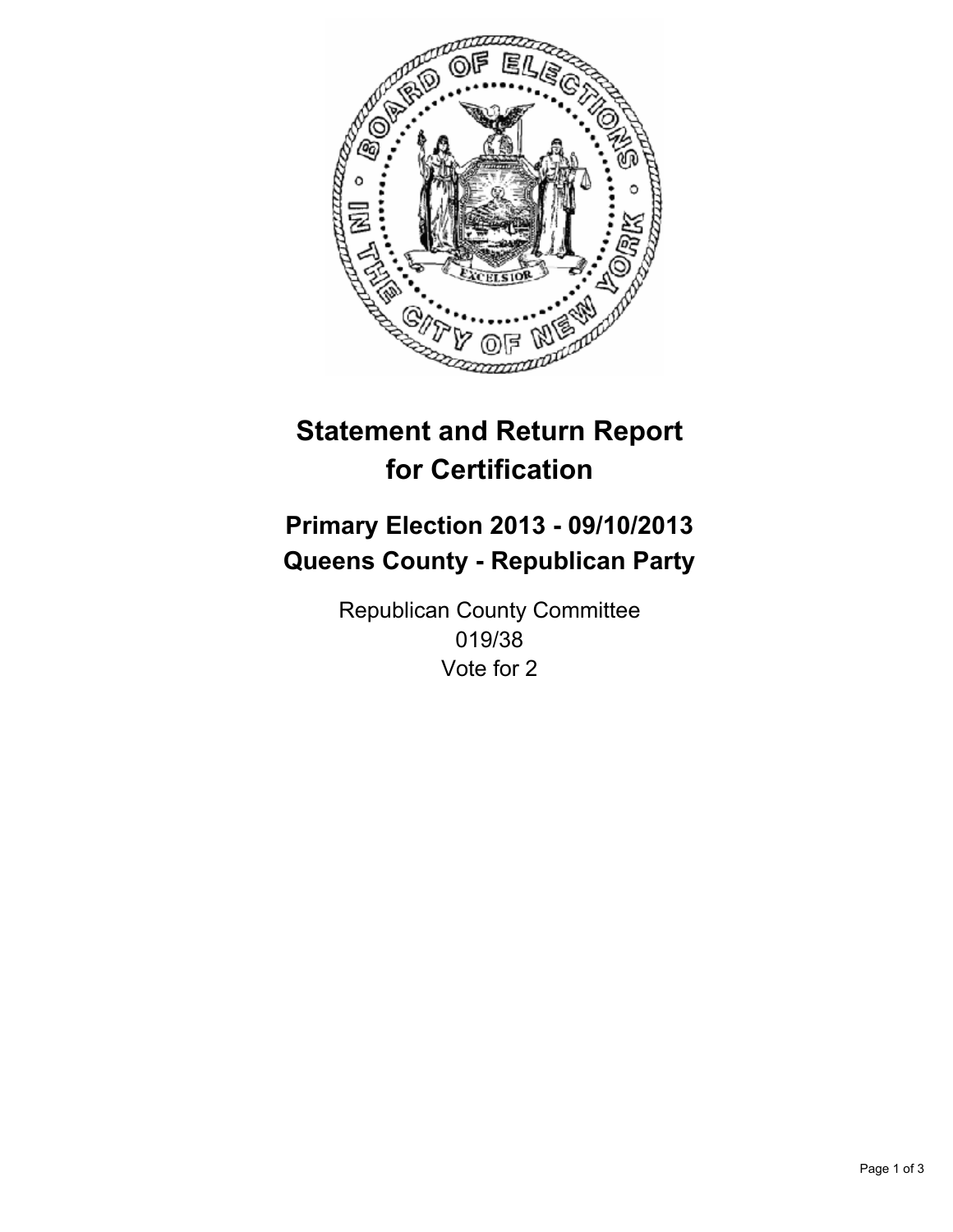

### **Assembly District 38**

| <b>EMERGENCY</b>     | 0        |
|----------------------|----------|
| ABSENTEE/MILITARY    | 3        |
| <b>FEDERAL</b>       | 0        |
| SPECIAL PRESIDENTIAL | $\Omega$ |
| <b>AFFIDAVIT</b>     | 0        |
| <b>WALTER SMITH</b>  | 18       |
| <b>DIANE ROGERS</b>  | 15       |
| ROSE TADDEO          | 6        |
| <b>Total Votes</b>   | 39       |